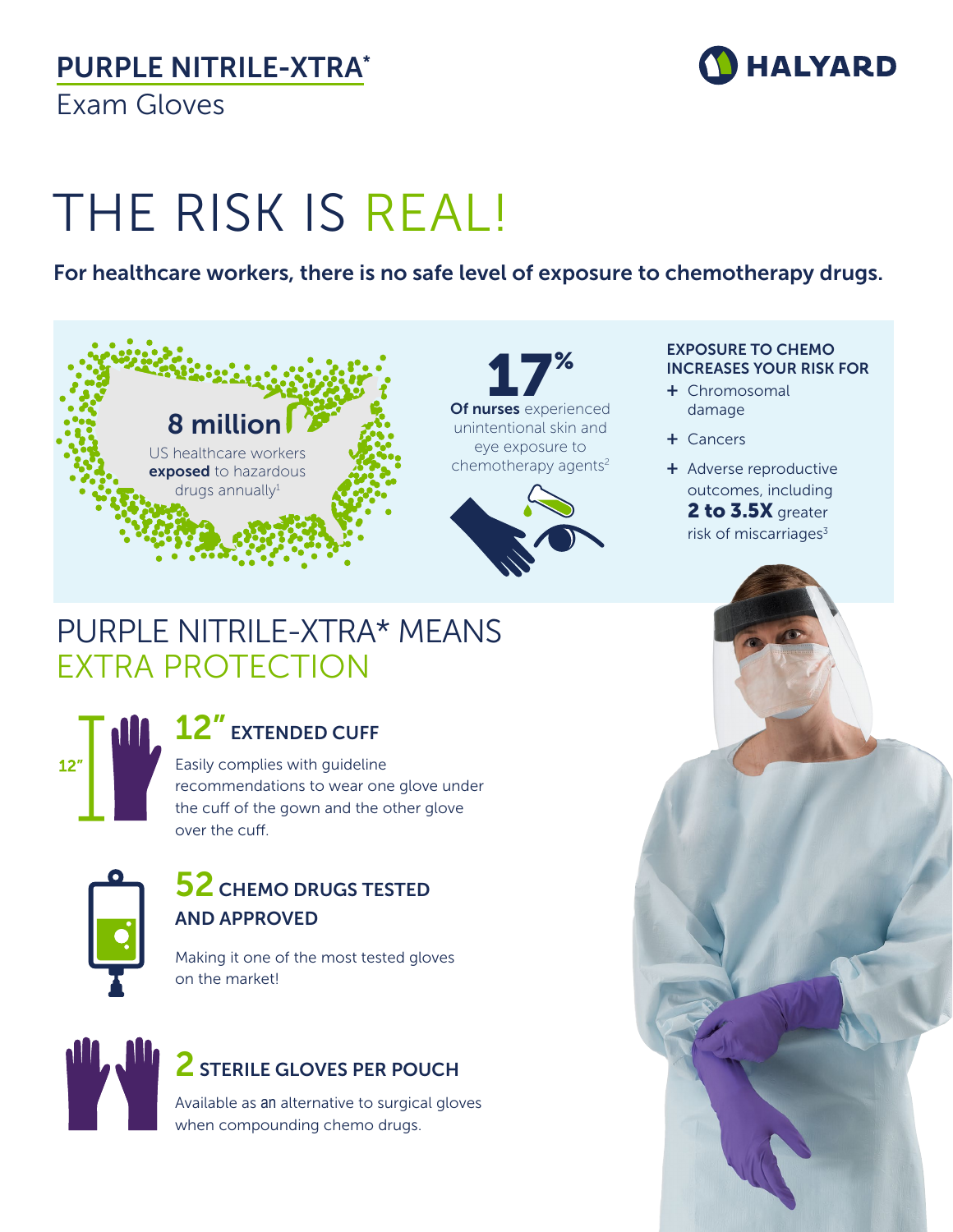### PURPLE NITRILE-XTRA\*

Exam Gloves

# ARE YOU PROTECTED? KNOW FOR SURE.



### PURPLE NITRILE-XTRA\* Non-Sterile Exam Gloves are tested for use with Chemotherapy Drugs: Per ASTM D6978

The following chemotherapy drugs and concentration had NO breakthrough detected up to 240 minutes:

Aresenic Trioxide (1 mg/ml) Azacitidine (Vidaza) (25 mg/ml) Bendamustine (5 mg/ml) Bortezomib (Velcade) (1 mg/ml) Bleomycin sulfate (15 mg/ml) Busulfan (6 mg/ml) Carboplatin (10 mg/ml) Carfilzomib (2 mg/ml) Cetuximab (Erbitux) (2 mg/ml) Cisplatin (1 mg/ml) Cyclophosphamide (20 mg/ml)

Cytarabine HCL (100 mg/ml) Cytovene (10 mg/ml) Dacarbazine (10 mg/ml) Daunorubicin HCL (5 mg/ml) Decitabine (5 mg/ml) Docetaxel (10 mg/ml) Doxorubicin HCL (2 mg/ml) Epirubicin (Ellence) (2 mg/ml) Eribulin Mesylate (0.5 mg/ml) Etoposide (20 mg/ml)

Fludarabine (25 mg/ml) Fluorouracil (50 mg/ml) Fulvestrant (50 mg/ml) Gemcitabine (38 mg/ml) Idarubicin (1 mg/ml) Ifosfamide (50 mg/ml) Irinotecan (20 mg/ml) Mechlorethamine HCL (1 mg/ml) Melphalan (5 mg/ml) Methotrexate (25 mg/ml)

Mitomycin-C (0.5 mg/ml) Mitoxantrone (2 mg/ml) Oxaliplatin (2 mg/ml) Paclitaxel (6 mg/ml) Paraplatin (10 mg/ml) Pemetrexed (25 mg/ml) Pertuzumab (30 mg/ml) Raltitrexed (0.5 mg/ml) Retrovir (10 mg/ml) Rituximab (10 mg/ml)

Temsirolimus (25 mg/ml) ThioTEPA (10 mg/ml) Topotecan HCL (1 mg/ml) Trastuzumab (21 mg/ml) Triclosan (1 mg/ml) Trisenox (0.1 mg/ml) Vincristine Sulfate (1 mg/ml) Vinblastine (1 mg/ml) Vinorelbine (10 mg/ml) Zoledronic Acid (0.8 mg/ml)

#### Carmustine (3.3 mg/ml) permeation occurred at 80.4 minutes

Caution: The testing conditions used are intended to approximate the worst case conditions for clinical use. Testing was conducted on single layer glove material. It is the user's responsibility to determine the applicability of these gloves for their intended use with chemotherapy drugs.

*Standard Practice for Assessment of Resistance of Medical Gloves to Permeation by Chemotherapy Drugs*



### PURPLE NITRILE-XTRA\* Exam Gloves provide protection against the following chemicals: Per ASTM F739

#### The following chemicals had breakthrough times as follows:

| <b>Adhesive Tape Remover Pads</b>           | 151.0    | <b>Formalin Alcohol</b>              |      | <b>Methanol</b>                          | 8.0            |
|---------------------------------------------|----------|--------------------------------------|------|------------------------------------------|----------------|
| <b>Alcoholic Bouin's Fixative</b>           | 159.3    | (Tested for Formaldehyde)            | >480 | <b>Methyl Methacrylate (Bone Cement)</b> | 5.0            |
| <b>Alcoholic Eosin</b>                      | 27.0     | <b>Formalin Alcohol</b>              |      | <b>Monsel's Solution</b>                 | >480           |
| <b>Bleach (Sodium Hypochlorite (10-13%)</b> | >480     | (Tested for Reagent Alcohol)         | >480 | <b>OxyCide Concentrate</b>               | 110.0          |
| <b>Bouin's Fixative</b>                     | >480     | Formalin, 10% Buffered               |      | <b>OxyCide Ready to Use</b>              | >480           |
| <b>B-Plus Fixative</b>                      | >480     | (Tested for Formaldehyde)            | >480 | Permaslip Mounting Medium &              |                |
| <b>CarNoy's Fluid</b>                       | $\Omega$ | <b>Formalin, 10% Buffered</b>        |      | <b>Liquid Cover Slip</b>                 | $\overline{0}$ |
| <b>Chlorhexidine Gluconate, 4%</b>          | >480     | (Tested for Methanol)                | >480 | Povidone lodine, 10%                     | >480           |
| Cidex 14-Dav                                | >480     | <b>Giemsa Stain Solution</b>         | 18.7 | <b>Quaternary Cleaner</b>                | >480           |
| <b>Cidex OPA</b>                            | 173.3    | Glutaraldehyde, 4%                   | >480 | <b>Rapid Bone Decalcifier</b>            | >480           |
| <b>Decalcifier I</b>                        | >480     | Haematoxylin Stain (Harris Solution) | >480 | <b>Reagent Alcohol</b>                   | 16.0           |
| <b>EM Fixative</b>                          | >480     | <b>Hexane, 96.1%</b>                 | 46.3 | <b>Resert XL HLD</b>                     | >480           |
| <b>Eosin Stain</b>                          | 132.0    | <b>Hydrochloric Acid, 35.5%</b>      | >480 | Sodium Hydroxide, 40%                    | >480           |
| <b>Ethidium Bromide, 0.4%</b>               | >480     | <b>Hydrochloric Acid. 37%</b>        | >480 | <b>Sulfuric Acid, 50%</b>                | >480           |
| <b>Ethyl Alcohol, 80%</b>                   | 21.3     | Hydrogen Peroxide, 3%                | >480 | <b>Trichloroacetic Acid, 10%</b>         | >480           |
| <b>Ethyl Alcohol, 95%</b>                   | 16.0     | Hydrogen Peroxide, 30%               | 60.0 | Xylene, 99%                              | $\mathbf{0}$   |
| Formaldehyde, 10%                           | >480     | <b>Isopropyl Alcohol, 70%</b>        | 79.3 |                                          |                |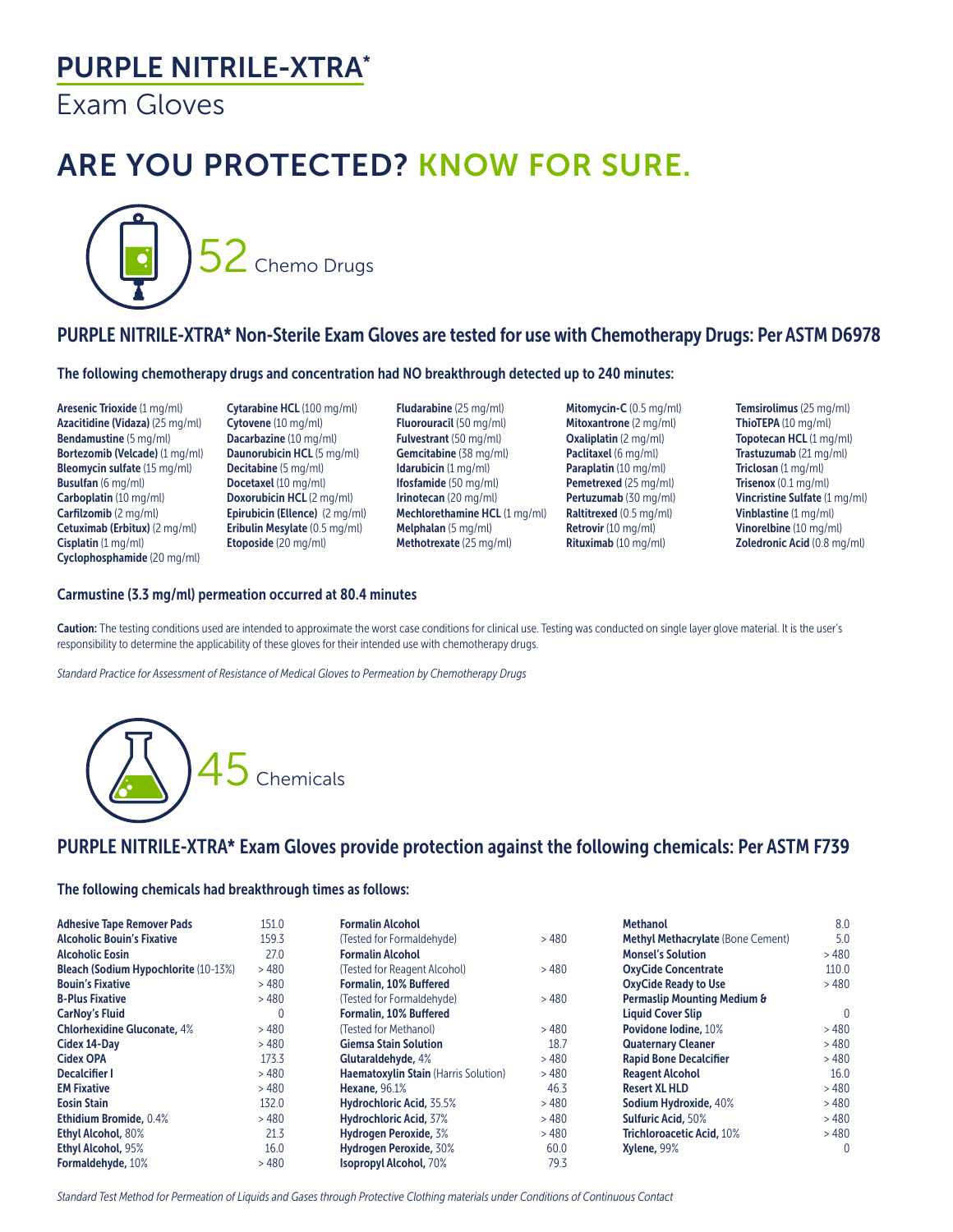# PURPLE NITRILE-XTRA\* Exam Gloves

| <b>Product Specifications</b>       |                   |       |  |  |  |  |  |
|-------------------------------------|-------------------|-------|--|--|--|--|--|
| <b>Gague Thickness Measurements</b> | мм                | MIL   |  |  |  |  |  |
| Middle Finger:                      | .15               | 59    |  |  |  |  |  |
| Palm <sup>-</sup>                   | -12               | 47    |  |  |  |  |  |
| Cuff:                               | 11                | 43    |  |  |  |  |  |
| <b>Average Length</b>               | 310 <sub>mm</sub> | (12") |  |  |  |  |  |

| <b>Physical Properties</b> |                    |  |  |  |  |
|----------------------------|--------------------|--|--|--|--|
|                            | <b>After Aging</b> |  |  |  |  |
| Tensile Strength:          | 21 MPa             |  |  |  |  |
| Ultimate Elongation:       | 550%               |  |  |  |  |

#### Quality Standards

Meets or exceeds ASTM D6319 - Standard Specification for Nitrile Examination Glove for Medical Applications.

Biocompatible per ISO 10993 studies for systemic toxicity, irritation and sensitization endpoints.

Passes Viral Penetration Testing - ASTM F1671 - 07 Standard Test Method for Resistance of Materials Used in Protective Clothing to Penetration by Blood-Borne Pathogens Using Phi-X174 Bacteriophage Penetration as a Test System.

#### Design Enhancements



POV DER

Not formulated with Natural Rubber Latex – primary material is acrylonitrile butadiene, reducing the potential for glove-associated Type I allergic reactions to natural rubber latex proteins.

Powder-free, minimizing the potential for powder-related complications, such as irritant contact dermatitis.

All physical properties are target measurements; target MIL measurements may differ due to rounding.

#### HALYARD\* PURPLE NITRILE-XTRA\* Exam Gloves

PURPLE Nitrile-XTRA\* Exam Gloves have an AQL of 1.0 for critical defects. This means that PURPLE Nitrile-XTRA\* Exam Gloves are significantly less likely to have critical defects than exam gloves that just meet the ASTM 2.5 AQL requirement.

#### Non-Sterile

| <b>Item</b> | <b>Description</b>                                     | <b>Size</b> | Packaging                      |
|-------------|--------------------------------------------------------|-------------|--------------------------------|
| 55090       | PURPLE NITRILE-XTRA* Powder-Free<br>Exam Gloves        | X-Small     | 50 gloves/box<br>10 boxes/case |
| 50601       | PURPLE NITRILE-XTRA* Powder-Free<br><b>Exam Gloves</b> | Small       | 50 gloves/box<br>10 boxes/case |
| 50602       | PURPLE NITRILE-XTRA* Powder-Free<br>Exam Gloves        | Medium      | 50 gloves/box<br>10 boxes/case |
| 50603       | PURPLE NITRILE-XTRA* Powder-Free<br>Exam Gloves        | Large       | 50 gloves/box<br>10 boxes/case |
| 50604       | PURPLE NITRILE-XTRA* Powder-Free<br>Exam Gloves        | X-Large     | 50 gloves/box<br>10 boxes/case |

#### **Sterile** Item Description Size Packaging 14259 PURPLE NITRILE-XTRA\* Sterile Pairs Exam Gloves X-Small 50 pairs/box 4 boxes/case 14260 PURPLE NITRILE-XTRA\* Sterile Pairs Exam Gloves Small 50 pairs/box 4 boxes/case 14261 PURPLE NITRILE-XTRA\* Sterile Pairs Exam Gloves Medium 50 pairs/box 4 boxes/case 14262 PURPLE NITRILE-XTRA\* Sterile Pairs Exam Gloves Large 50 pairs/box 4 boxes/case 14263 PURPLE NITRILE\* -XTRA Sterile Pairs Exam Gloves X-Large 50 pairs/box 4 boxes/case